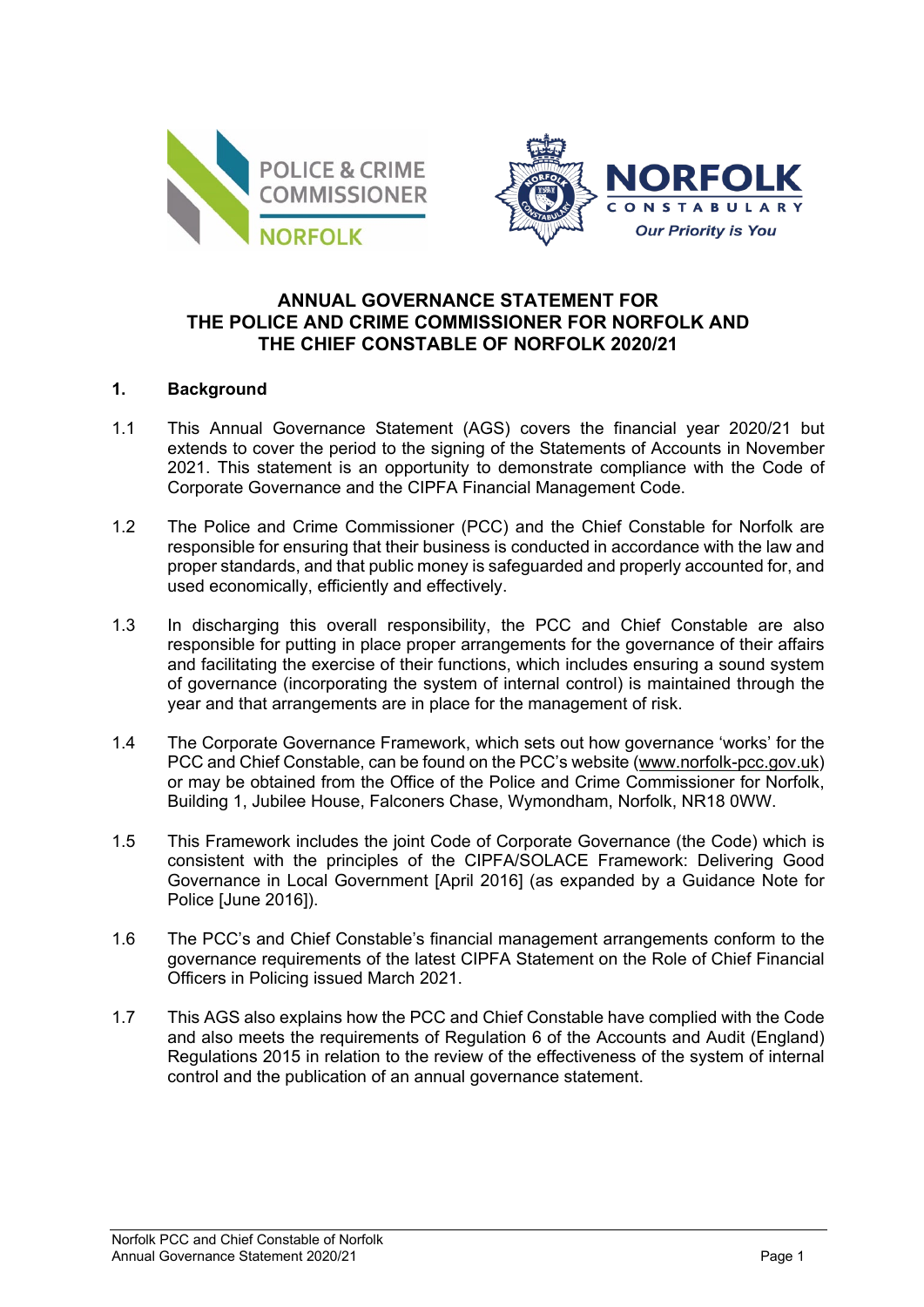# **2. The Purpose of the Governance Framework**

- 2.1 The governance framework comprises the systems and processes and culture and values by which the PCC and Chief Constable are directed and controlled, and the activities through which they account to and engage with the community. It enables the PCC and Chief Constable to monitor the achievement of their strategic objectives and to consider whether those objectives have led to the timely delivery of appropriate, costeffective services, including achieving value for money.
- 2.2 The system of internal control is a significant part of that framework and is designed to manage risk to a reasonable level. It cannot eliminate all risk of failure to achieve policies, aims and objectives; it can therefore only provide reasonable and not absolute assurance of effectiveness. The system of internal control is based on an ongoing process designed to identify and prioritise the risks to the achievement of the PCC's and Chief Constable's policies, aims and objectives, to evaluate the likelihood of those risks being realised and the impact should they be realised, and to manage them effectively, efficiently and economically.
- 2.3 However, good governance is not only about processes, rules and procedures. The governance framework should be applied in a way which also demonstrates the spirit and ethos of good governance. Shared values which are integrated into the culture of an organisation and are reflected in behaviour and policy are essential hallmarks of good governance.

# **3. The Governance Framework**

- 3.1 The Chief Constable is responsible for operational policing matters, the direction and control of police officers and police staff, and for putting in place proper arrangements for the governance of the Constabulary. The PCC is required to hold the Chief Constable to account for the exercise of those functions and those of the persons under the Chief Constable's direction and control. It therefore follows that the Commissioner must satisfy himself that the Constabulary has appropriate mechanisms in place for the maintenance of good governance, and that these operate in practice.
- 3.2 The PCC has adopted a Corporate Governance Framework (including the Code of Corporate Governance) and a Scheme of Governance and Consent which includes Financial Regulations and Contract Standing Orders. These are reviewed periodically in accordance with requirements.
- 3.3 The governance framework has been in place throughout the financial year 2020/2021(ending 31 March 2021) and [up to the date of the approval of the Statements of Accounts].
- 3.4 The key elements of the systems and processes that comprise the PCC's and Chief Constable's governance arrangements and how these adhere to the seven principles in the Code are set out below: -

## **Principle A – Behaving with integrity, demonstrating strong commitment to ethical values, and respecting the rule of law.**

3.5 The Police Code of Ethics, produced by the College of Policing, describes the principles that every member of the policing profession in England and Wales is expected to uphold and the standards of behaviour they are expected to meet. This Code applies to all those who work for the Constabulary, be they police officers, police staff, contractors or volunteers. Staff have been made aware of the Code of Ethics and its implications. Policies, procedures and training products are reviewed in line with the Code and it is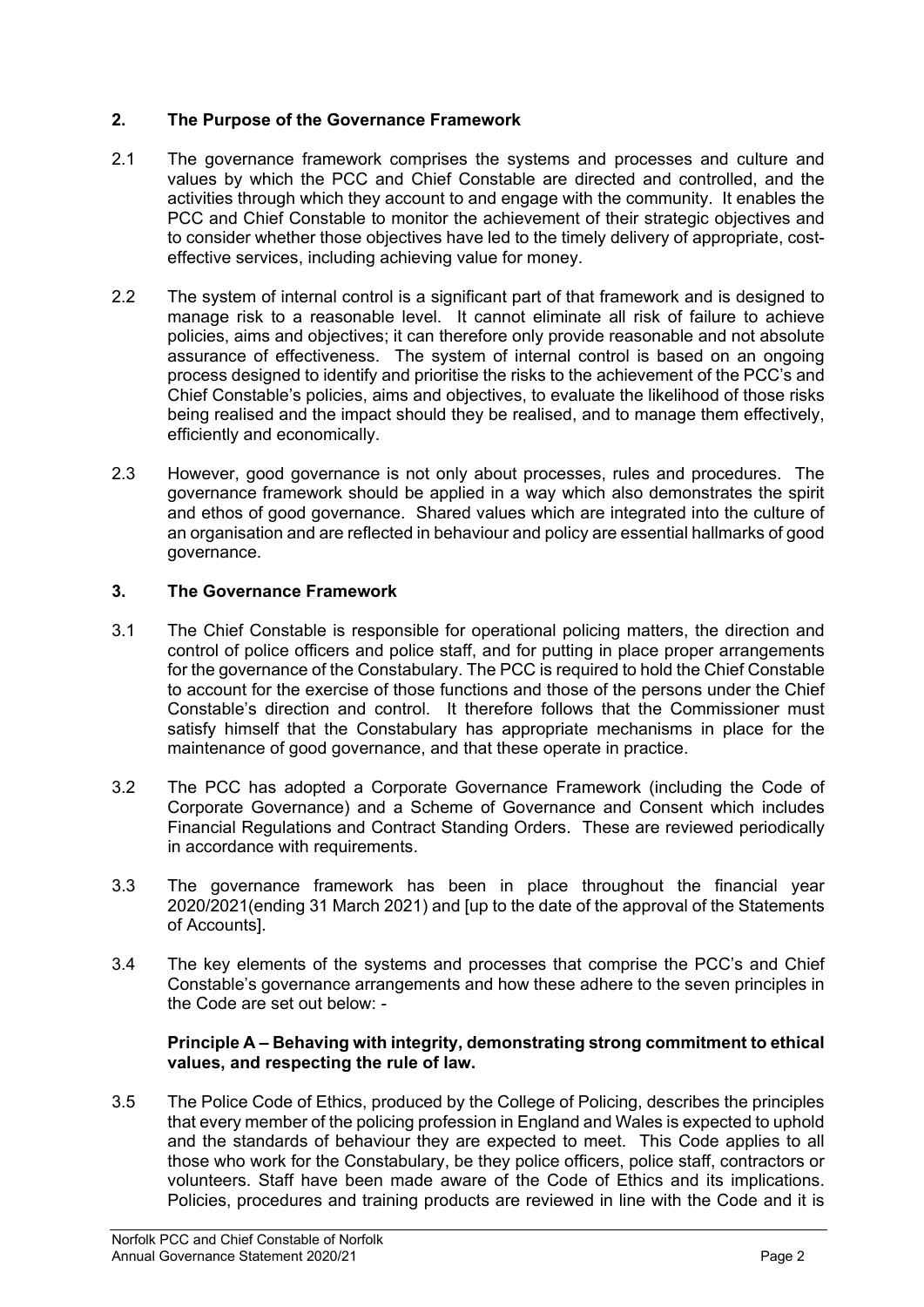central to decision making using the National Decision Making Model. Where there are breaches of the Code of Ethics or the Standards of Professional Behaviour there is a positive duty to report these matters. The Joint Professional Standards Department receives such reports and these are investigated appropriately and in accordance with Police Regulations. A Code of Conduct based on the Code has also been adopted by the PCC and staff of the OPCC.

- 3.6 Following the enactment of the Police and Crime Act 2017 a number of Police Regulations changed on  $1<sup>st</sup>$  February 2020 and these changes include the Chief Constable no longer being the appeal body for complaints from the public with the PCC now becoming the review body. Appeals are now referred to as a 'right to review'. Other changes include less serious misconduct matters being dealt with as 'Practice Requiring Improvement' which will involve line managers in improving the officer's performance rather than instigating formal misconduct proceedings. The OPCC and the Constabulary continue to work together to consolidate the implementation of the new regulations and processes. The OPCCN has appointed a part time Police Complaints Review Officer to deal with the new process and they have been in post since January 2020. The implementation of the new model has now been in operation since February 2020 and there have been no issues and the process is operating smoothly.
- 3.7 Formal policies also exist in respect of whistle blowing, public complaints, anti-fraud and corruption, declaration of business interests, gifts, loans and hospitality and disclosable associations. An Ethics Committee has been established to enable staff to raise for consideration ethical issues affecting the Constabulary to enable further improvement in the transparency, professionalism and ethical approach of staff, policies and procedures to such issues. A Joint Integrity Board has also been established with the aim of securing the internal confidence of staff and officers in the fair application of policy and process in matters of integrity and ethics and to ensure that the organisations manage risk and learn from cases to improve the service provided.

# **Principle B - Ensuring openness and comprehensive stakeholder engagement**

- 3.8 The OPCCN's website contains details of the meetings the PCC holds with the public, partners, Chief Constable, Audit Committee and Police and Crime Panel. Agendas, reports and minutes are available for public scrutiny where appropriate and social and digital media are frequently used to inform people unable to attend and to summarise meetings and key decisions.
- 3.9 The Constabulary offers regular, direct updates via its social and digital channels including Twitter, Facebook, Instagram, Next Door, LinkedIn, the force website, and indirectly via the local media. In addition, members of the public can sign up to the free Police Connect service to receive details of local crimes, initiatives and engagement opportunities via e-mail, voicemail or text.
- 3.10 The Constabulary has recently revised their Community Engagement Strategy, and the updated version is to be published shortly and sets out how the force will effectively engage with the residents of Norfolk in accordance with Section 34 of the Police Reform and Social Responsibility Act 2011. Key aims include actively engaging with the public, using digital technology to reach a wider audience, ensuring officers and staffs have a clear understanding of expectations, working with partners, and acting on feedback to ensure we meet needs and requirements.
- 3.11 Representatives of the PCC attend meetings regularly to ensure that the arrangements the Constabulary has in place are effective. The PCC's Office (OPCC) also has its own Communications Strategy and Engagement Plans setting out how it will obtain the views of the community and victims of crime regarding policing. The OPCCN has a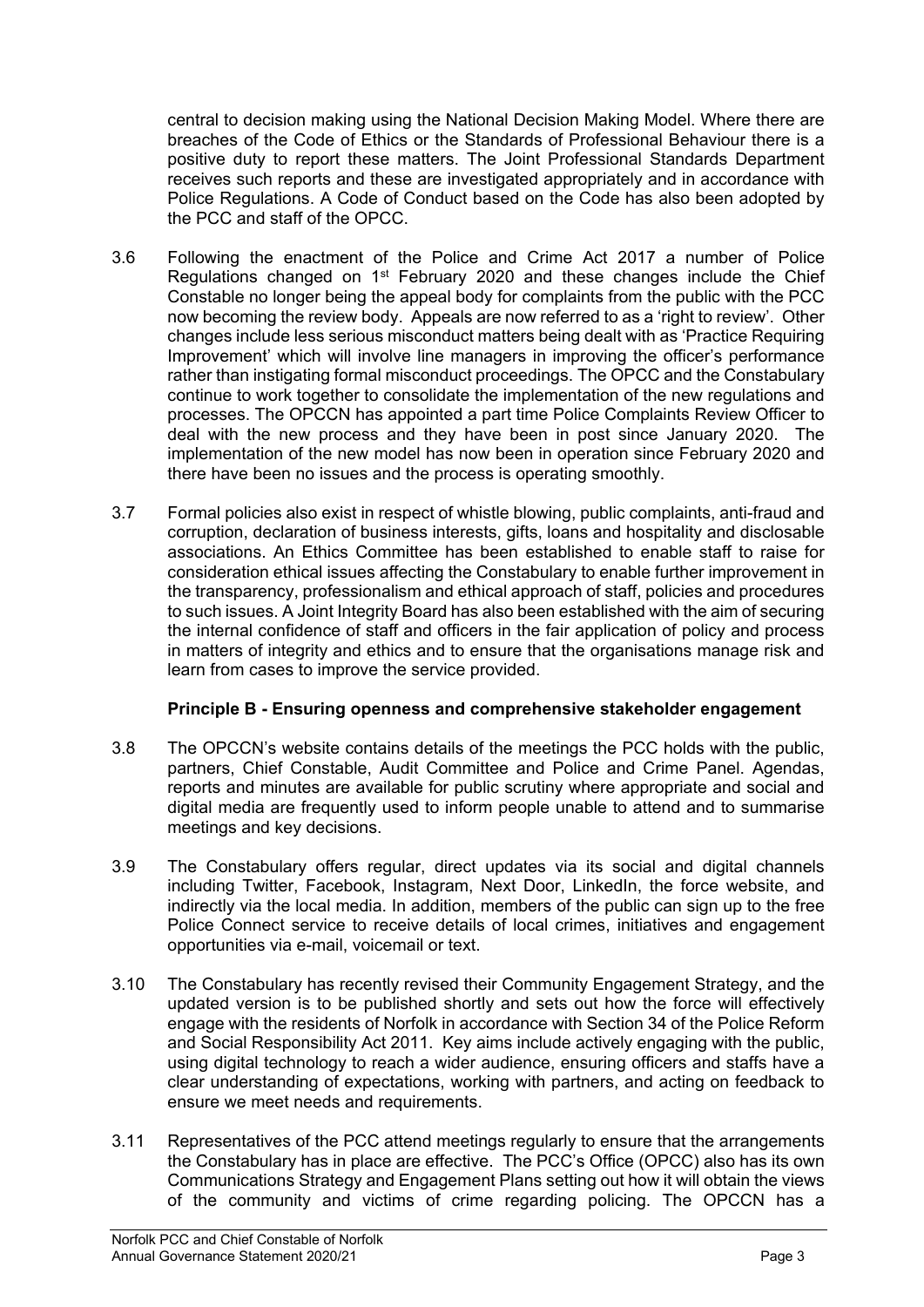Consultation and Engagement Officer to review, develop and deliver its engagement activities and oversee delivery of the Engagement Strategy. Following the PCC elections in May 2021 the Communications Plans and Engagement Strategy will be reviewed to take account of new PCC priorities.

- 3.12 The PCC held a countywide budget consultation asking Norfolk people whether they agreed to a precept rise for 2021/22. Key partners were also consulted. The results of the police budget 2021/22 consultation show that 54% of those who took part said they would be prepared to pay extra through the policing element of their council tax. The PCC holds regular public meetings (Police Accountability Forum) to hold the Chief Constable to account and hosts public Q&A meetings around the county where residents can quiz senior police officers about the policing of their neighbourhoods.
- 3.13 The OPCC manages a key independent advisory panel, the Independent Advisory Group (IAG).
- 3.14 The Constabulary measures the satisfaction of service users through the use of victim surveys and reports to the Office of the PCC on levels of satisfaction as one of the agreed Police and Crime Objectives. It also reviews public confidence through monitoring of results through the Crime Survey of England and Wales. Norfolk Constabulary also undertake a public perceptions survey that can be broken down to district level, which can be used to assess qualitative performance on feelings of safety and community confidence in policing.
- 3.15 Norfolk Constabulary collaborates extensively with Suffolk Constabulary as it has done since 2008. This formal collaboration is across a range of services including operational policing and back office functions. The PCC is required to give approval to collaborative opportunities before they can commence. The PCCs of Norfolk and Suffolk meet during the year to discuss and discharge their governance responsibilities. In addition to this there are governance arrangements that cover operational managers and Chief Officers. The main drivers have been to maintain the effectiveness of operational and organisational support and to drive out savings through economies of scale and efficiencies in order to protect front line resources wherever possible.
- 3.16 There are also services that are subject to ongoing regional collaboration. A Seven Force Strategic Collaboration Programme has been established (this is essentially the three strategic collaborations of Norfolk/Suffolk, Kent/Essex and Bedfordshire/Cambridgeshire/Hertfordshire) with a mission to develop options for wider collaboration in order to make efficiencies and drive out further savings. The programme is governed jointly by the seven PCCs and seven Chief Constables.

### **Principle C - Defining outcomes in terms of sustainable economic, social and environmental benefits**

3.17 The PCC elections in May 2020 were cancelled due to the COVID-19 pandemic and the elections took place in May 2021. The priorities and plan have continued as below for the extension of the PCC's term for the period of the accounts.

Following his arrival in May 2016, the PCC has consulted widely on his Police and Crime Plan (2016/20) and this was published in March 2017. The Plan sets out seven core priorities for Norfolk and outlines the PCC's vision for tackling and preventing crime, protecting the most vulnerable and supporting victims.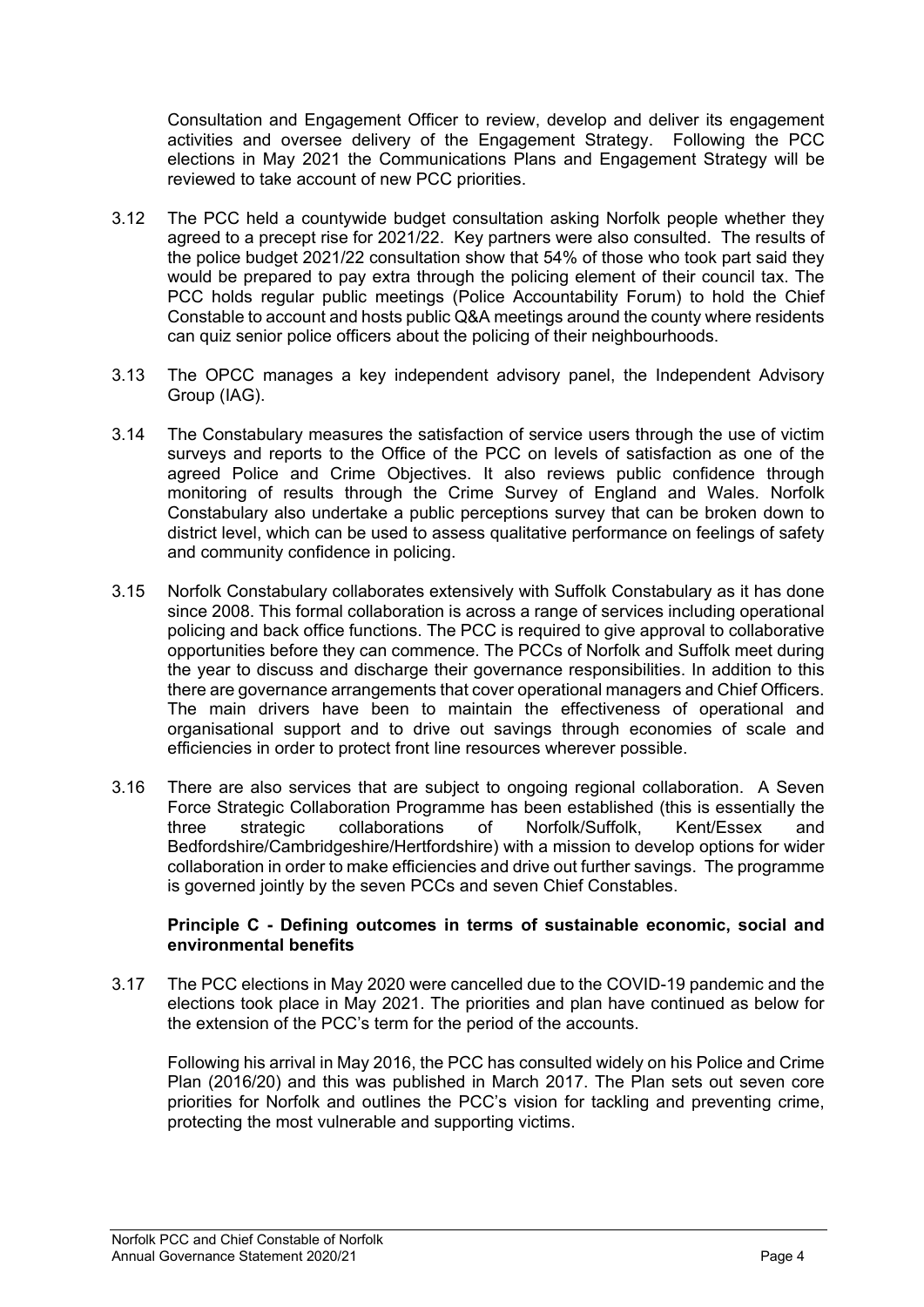The seven priorities are: -

- Increase visible policing
- Support rural communities
- Improve road safety
- Prevent offending
- Support victims and reduce vulnerability
- Deliver a modern, innovative service
- Good stewardship of taxpayers' money.
- 3.18 The Plan is monitored through two public forums:
	- The Police Accountability Forum where the Chief Constable is held to account by the PCC for delivery against the Police and Crime Plan.
	- The Norfolk Police and Crime Panel where the PCC is held to account by the Panel for delivery against the Police and Crime Plan.

All of these performance reports are published on the OPCCN website <https://www.norfolk-pcc.gov.uk/police-accountability-forum/>

and the Police and Crime Panel section of the Norfolk County Council website:

[https://www.norfolk.gov.uk/what-we-do-and-how-we-work/policy-performance-and](https://www.norfolk.gov.uk/what-we-do-and-how-we-work/policy-performance-and-partnerships/partnerships/crime-and-disorder-partnerships/police-and-crime-panel)[partnerships/partnerships/crime-and-disorder-partnerships/police-and-crime-panel](https://www.norfolk.gov.uk/what-we-do-and-how-we-work/policy-performance-and-partnerships/partnerships/crime-and-disorder-partnerships/police-and-crime-panel)

- 3.19 There is a co-ordinated process for strategic and medium-term financial planning (MTFP) that uses Outcome Based Budgeting (OBB) principles. The budget for 2020/2021 proposed by the PCC was based on an increase in the council tax (following consultation) of £14.94 per annum for a Band D equivalent property. The increase in the precept has been used to invest in and improve services for the communities of Norfolk. The PCC's proposal was unanimously supported by the Police and Crime Panel. Savings were required to balance the budget but through central government funding for Operation Uplift it is possible to increase police officer numbers. The work involved in preparing the budget and the MTFP requires close liaison with operational staff and budget managers followed by a detailed process of scrutiny and challenge by Chief Officers in order to ensure that the MTFP can finance the strategic aims of the Constabulary and the PCC.
- 3.20 There is a clearly defined corporate performance management framework. Objectives and key performance indicators are established and monitored both at a corporate and local level. Regular reports are made to senior managers, the Command Team, the Commissioner and the Norfolk Police and Crime Panel on performance against objectives. This includes detailed analysis and scrutiny of performance and compares performance against the most similar family of forces.
- 3.21 Proposals for collaboration go through a detailed process, designed to ensure that all options are considered, outcome and risk assessed and that all parties can sign up to formal agreements in the knowledge that future policy, performance and resource levels are recognised at the offset. Dedicated resources are in place to support those units subject to Norfolk / Suffolk collaboration, including the formulation of detailed business cases. The business cases are subject to review by senior officers and the Joint Chief Officer Teams of the two constabularies. Proposals are further discussed before final sign off by the two PCCs. This is underpinned by formal agreements covering the legal aspects of collaboration. A similar process applies to regional proposals.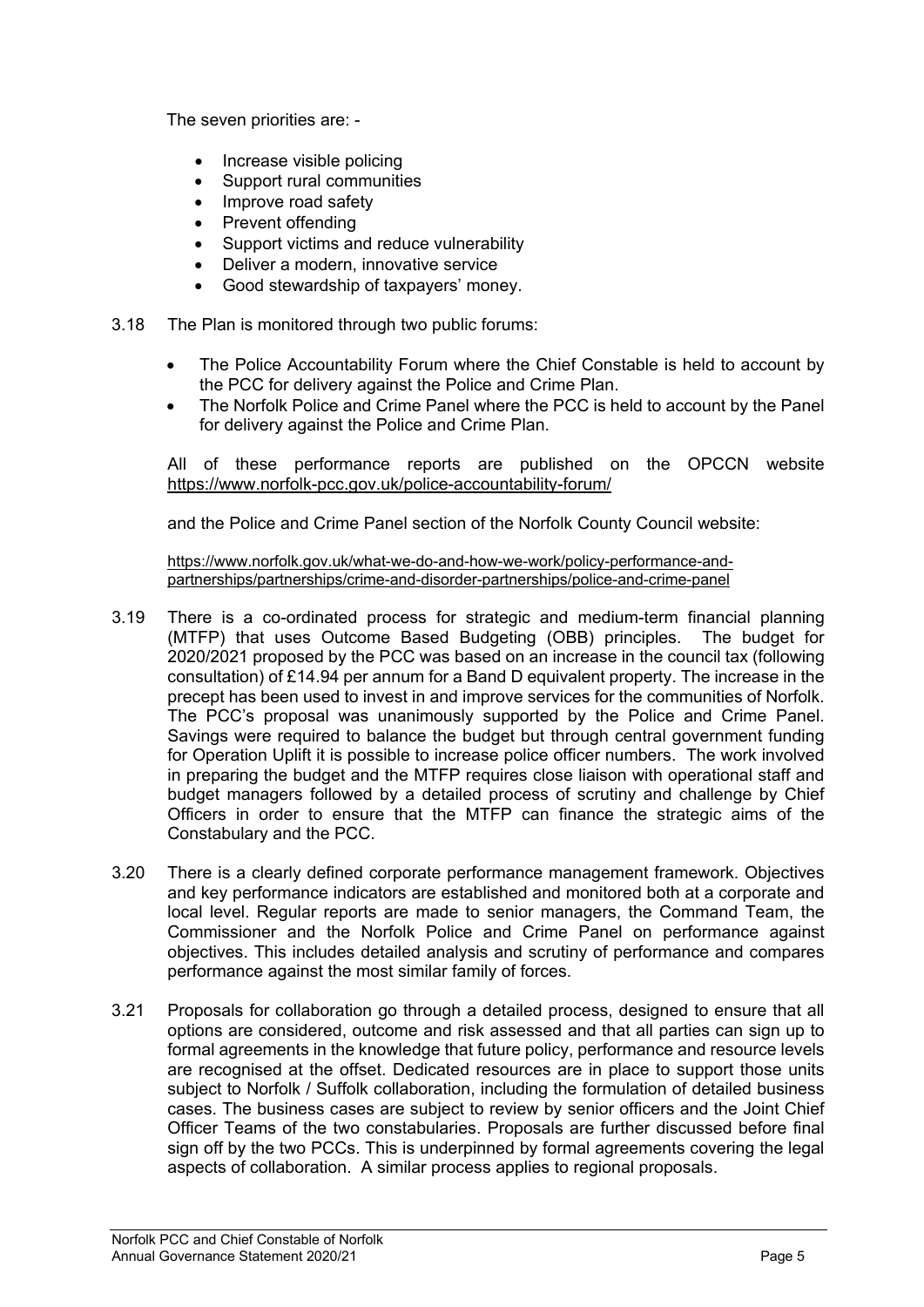3.22 A Programme Management Office oversee the planning, implementation and delivery of Norfolk and Suffolk Constabularies' overarching change programme in accordance with the two force's strategic priorities and reports upwards via the Joint Strategic Planning and Monitoring Board meeting into the Joint Norfolk and Suffolk Chief Officer Team.

## **Principle D - Determining the interventions necessary to optimise the achievement of the intended outcomes**

- 3.23 Norfolk and Suffolk Constabularies gather data and intelligence from a range of sources to produce an annual Strategic Assessment. The Strategic Assessment considers all relevant internal and external factors that might impact upon policing, crime and disorder at county and local level, highlighting emerging issues, risks and threats. All operational issues are risk assessed using the nationally recognised Management of Risk in Law Enforcement (Morile) framework The Strategic Assessment is then used to inform the development and review of the Police and Crime Plans, and the local policing plans and performance frameworks. It also leads to the setting of the Operational Control Strategy for which there are identified strategic leads for each theme area. Partners are consulted in the development of the Strategic Assessment and the final document is also shared with them to help aid their decision making and planning.
- 3.24 Norfolk Constabulary also produce an annual force management statement (FMS), which is a self-assessment that chief constables prepare and give to HMICFRS each year. The FMS explains the demand the forces expects to face in the foreseeable future and assesses this against the constabulary's workforce (capacity, capability and security of supply) and the extent to which current force assets will be able to meet the expected future demand. The FMS also assesses how the constabulary will change to cope with future demand and the potential effect of any residual risk of service failure.
- 3.25 The Constabulary also undertakes strategic analysis in the form of strategic profiles. Where relevant, these are produced jointly for Norfolk and Suffolk, highlighting any cross force and single force issues. The profiles cover a range of strategic crime and thematic topics such as drug offending, whilst also looking at organisational issues such as policing in a diverse society. They provide a comprehensive account of the topic, taking into consideration any existing research or 'what works' evidence to inform strategic and tactical action plans and decision making. Partnership data is utilised wherever possible and consultation is also undertaken with stakeholders outside of policing as a key part of the process to ensure they are widely informed. These strategic profiles are used to inform the overall Strategic Assessment and help inform operational decision making.
- 3.26 The Strategic Business and Operational Services (SBOS) department undertakes analysis, research, and improvement and evaluation activity across the Constabulary, covering strategic, operational and performance reporting. SBOS also leads on policy, corporate risk management, programme management and joint operational or organisational project work (including business analysis), along with crime registry and audit functions. The collaboration of these distinct areas of business within one department allows for more informed analysis to take place which could relate to any part of the organisation, whether operational or organisational. This collaboration also results in the greater use of a variety of techniques to aid tactical and strategic decision making and to formulate problem solving approaches. The department seeks to use an evidenced based approach to its work ensuring that the best available evidence regarding 'what works' is considered as part of the Constabulary's problem-solving activity and evaluations are conducted to ensure lessons are learnt and successes identified. During 2020 SBOS was called upon to create both a COVID19 police data hub and an Information Handling Hub. Both were designed to provide the best available data and insight to support the critical incident known as Op Response20.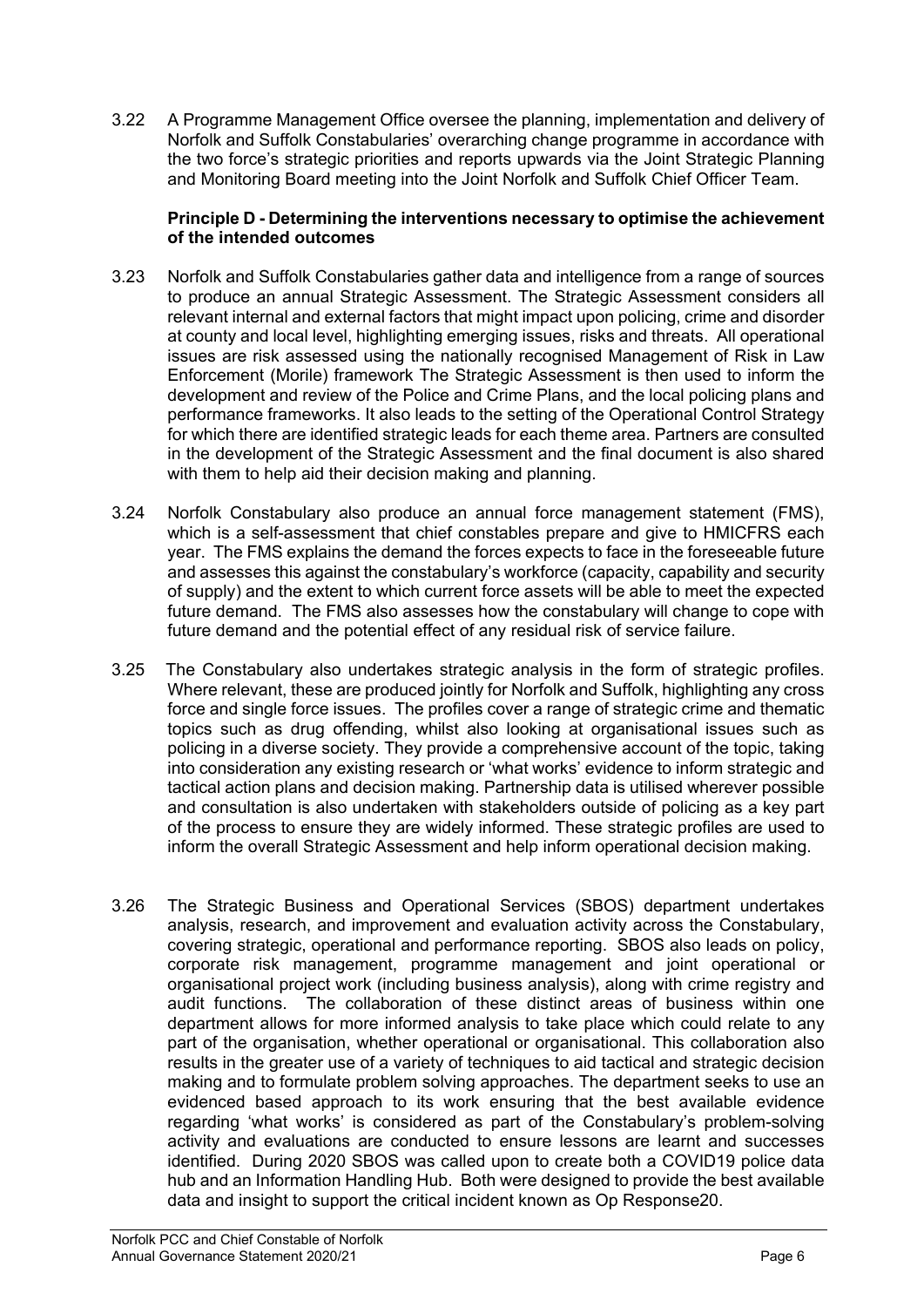3.27 The department produces analytical work to support a number of forums and groups, including the Tasking and Co-ordination Group meetings and Performance and Accountability meetings, delivering strategic and tactical products which facilitate forward resource planning and the identification and management of threat, risk and harm, thereby minimising costs to the organisation. SBOS also produces analysis in collaboration with external organisations and partners (including ambulance, fire and rescue service, county council, youth offending team, trading standards, etc.) in order to better understand performance in the context of shared demand. SBOS is also one of the founding partners of the Norfolk Office of Data Analytics (NODA), which went live at the end of 2019. NODA brings together local authority and police data to help inform 'whole system' analysis on high priority areas. NODA played a key role in data provision during the COVID19 pandemic, linking data from different county services to help build a picture of the situation in a dynamic and joined up way. NODA were also instrumental in supporting the identification of the most vulnerable through multiple partnership datasets, as well as working with the University of East Anglia on predicted forecasting of infection rates. NODA linked directly to the Strategic Coordination Group, providing insight into countywide data to help inform decision makers during this exceptional period. The department supports the Constabulary in meeting its statutory and legislative requirements regarding information and data provision including the Annual Data Returns as set out by the Home Office and provision of data for a large proportion of Freedom of Information Requests.

### **Principle E - Developing the entity's capacity, including the capability of its leadership and the individuals within it.**

- 3.28 Norfolk and Suffolk Constabularies have Leadership Development Programmes for supervisors, middle and senior managers, both officers and staff. These are in the form of pathways for development, hosted and tracked on our learning management system. These pathways contain operational, personal and leadership development sessions and extensive and wide-ranging online content from the College of Policing and other organisations such as the Open University. The pathways use Performance Development Review (PDR) conversations throughout and weave in other development tools such as 360-degree feedback, reflective practice, the Insights Discovery profiling tool, a shadowing scheme and access to an internal pool of Mentors (including trained and/or qualified to ILM level 5). Within the mentor cadre there are a group officers and staff with a particular interest in supporting the development of officers and staff from underrepresented groups. Leadership apprenticeships are offered for police staff to replicate the qualifications offered to officers via the NPPF. Coaching skills for all managers and reverse mentoring is also part of our strategy to develop a coaching culture of leadership in the Constabularies.
- 3.29 In Norfolk, the SPIRIT (Supportive, Professional, Integrity, Respect, Impartial, Transparent) behavioural model has been launched and in Suffolk the Leading with CARE (Connectivity, Accountability, Risk Competence, Energy) leadership behaviours model has been launched. Both reflect the Code of Ethics and the Competency and Values Framework.
- 3.30 The Constabularies have re-designed the PDR process to include the opportunity for all staff and officers to have career conversation with their manager and build a plan for development and where appropriate progression. The PDR follows the College of Policing PDR principles. The PDR process continues to be improved and practice is supported with PDR conversation workshops available to all managers via the leadership pathways and their teams on request. Work is underway for an electronic PDR system and an IT specification has been developed. Both the existing ERP HR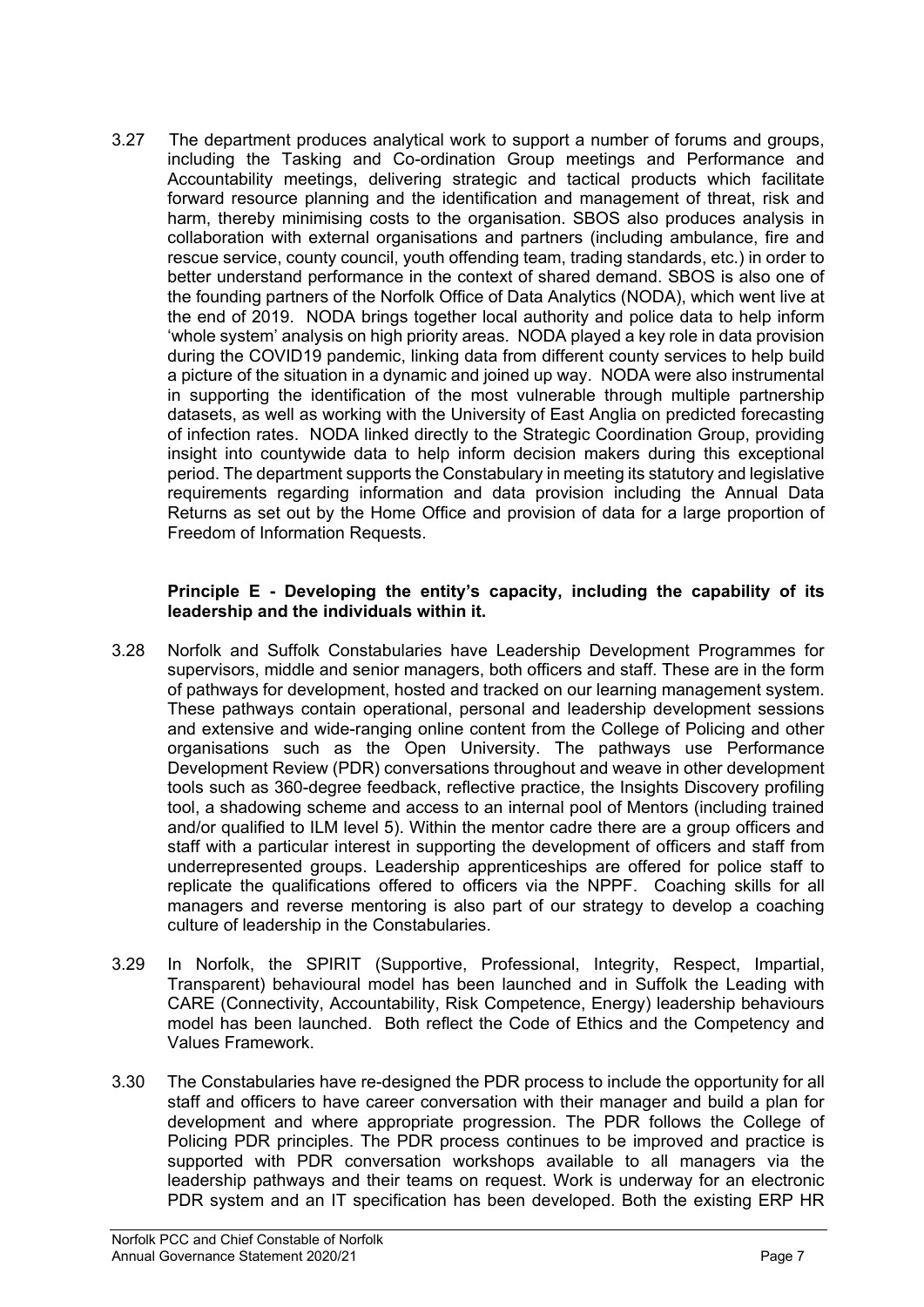system and the Learning Management System are being explored for suitability. In terms of Governance, a PDR project Board and PDR working group are operating with the aim of developing, standardising and monitoring the effectiveness of PDR. Board representatives also participate in the College of Policing PDR project, this has led to newly published national PDR principles that are aligned to our own forces ambition to improve PDR effectiveness.

- 3.31 The Learning Management System- "The Best I Can Be" continues to expand with an increasing amount of operational, personal and leadership content hosted on it. Covid has accelerated both the development of and engagement with the LMS products and its use has been promoted across the constabularies. The design of the learning material has also changed significantly with interactive, multimedia packages, guided tracked pathways and an automated booking function for workshops. The LMS has been used for student officers across both forces to carry out pre-learn packages and to enhance classroom teaching, for PST training, interviewing skills and valuing difference packages to provide some examples. Flexible blended learning approaches have become the core methodology with classroom time and travel reduced and providing 24/7, remote access to learning programmes in the workplace.
- 3.32 An apprenticeship strategy, policy and processes has been developed to align with the Constabularies' People Strategy and is operating well across both forces to provide training for officers and staff in emerging, hard to recruit or retain skills and to upskill our staff for 21 Century Policing.

# **Principle F - Managing risks and performance through robust internal control and strong public financial management**

- 3.32 The PCC and Chief Constable have Risk Policies in place to ensure that the risks facing the organisation are effectively and appropriately identified, evaluated and reported. The Joint Norfolk and Suffolk (Constabularies) Risk Management Policy includes details of the risk management framework within the governance structure of Norfolk Constabulary. It sets out risk management requirements and practices that should be undertaken; by whom and when and outlines the consequences of non-adherence. The policy supports a robust risk management approach for ensuring that strategic objectives are achieved and shows how risk is dealt with, by mitigation and/or escalation to the appropriate level in the organisations. A similar policy has been drawn up by the Norfolk Office of the PCC (OPCC). The Audit Committee routinely sees the Strategic Risk Registers.
- 3.33 The Crime Registry and Audit functions for Suffolk and Norfolk, which are part of SBOS, carries out independent and rigorous audit of crime and incident recording. It provides an objective assessment of how the Constabularies are complying with the National Crime and Incident Recording Standards. The audit reports produced are reviewed by Chief Officers and if areas for improvement are identified, action is allocated and taken accordingly. As necessary, any areas of risk in relation to Crime Data Integrity are also raised at the Force Crime Data Integrity meetings and, where relevant, at Force performance meetings. They are also detailed on the risk register.
- 3.34 As noted in previous Annual Governance Statements, Norfolk and Suffolk Constabularies have implemented a single IT system which joins up four key areas of the business; Intelligence, Investigation, Case and Custody as part of a nine-force consortium. The Norfolk/Suffolk Athena development plan has been implemented and is now business as usual, making efficient use of the application. Further collaborative opportunities are being reviewed which are continuing to explored increasing efficiencies with crime recording and quality assurance of investigations. This includes increased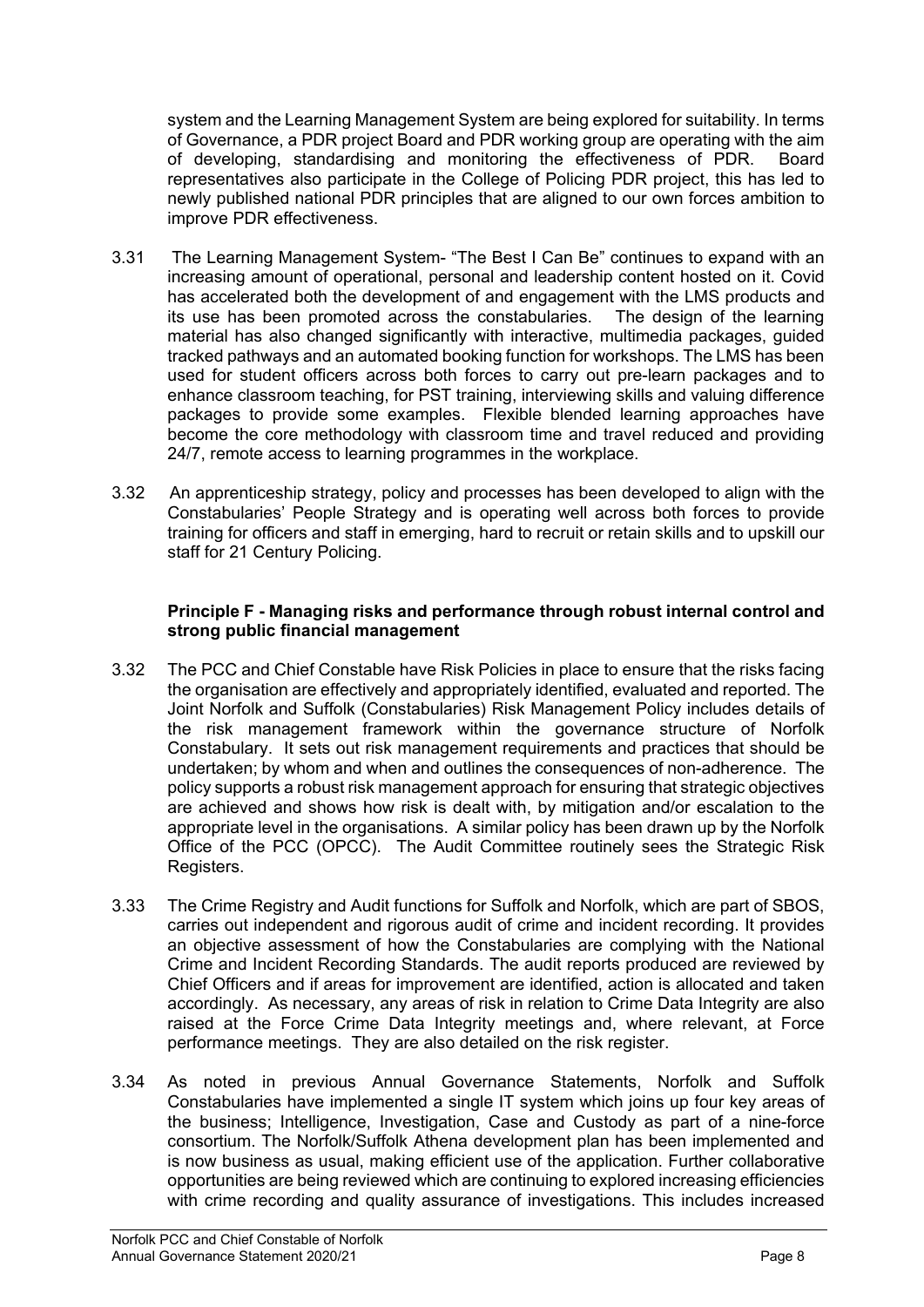desk-based investigations where appropriate. Both forces intend to explore collaborative opportunities with other Athena forces to streamline back office functions.

- 3.35 The accuracy of crime recording had been identified as requiring improvement by HMICFRS. Whilst the inspectorate identified outstanding leadership in this area of business, they found that staff did not understand the increasingly complex crime recording rules, which had at the time led to an estimated underreporting of 8700 crimes a year. Bespoke action plans have been in place and are improving the quality of crime recording. This work is overseen by a Crime Data Integrity meeting, Chaired by the Assistant Chief Constable. An early action was the retraining of all supervisors and Athena champions in understanding of Crime Data Integrity (CDI). Precept funding was used to recruit a Crime Data Integrity Quality Assurance Team (CDIQAT) team to ensure all incidents are correctly recorded on notification to police, as they come to the control room. This team has now been established for approximately one year and is seen as a centre for advice and guidance for officers as well as its primary function of quality audit for the first stage of the Constabulary's crime recording.
- 3.36 The Constabulary has now recruited three extra staff to support the existing team of three who are responsible for maintaining Athena data quality standards. These resources ensure compliance with Management Of Police Information (MOPI) and other relevant legislation. This task has been assisted by the development of software which automates much of the cleansing process. Beyond Athena, a data quality group has been established, operating across Norfolk and Suffolk, to oversee effort to improve the creation and management of all data. This group is Chaired by an Assistant Chief Constable and also oversees the work of an active Steering Group, with participants from all suitable business areas.
- 3.37 Project Athena remains on the Constabulary Strategic Risk Register. There are strong governance mechanisms in place locally and regionally to manage and monitor Athena risks, issues, developments and changes. The Norfolk and Suffolk Athena Strategic Board oversees all issues and risks as well as monitoring general performance, development of the systems and the Athena change work. Relevant updates are presented to the Joint Organisational Board chaired by the Deputy Chief Constables and all strategic risks and issues also reported into the Joint Chief Officer Team meeting. Regionally the governance matrix extends through the Athena Management Organisation (hosted by Essex) to PCCs and Chief Constables though the Strategic Athena Management Boards.
- 3.38 Key areas of focus in relation to Athena have included:
- achieving implementation and establishment of the application across all nine forces; thereby moving the focus to a service maintenance and development structure
- the delivery of refresher training to all supervisors and Athena champions; this including technical use of the system in conjunction with legislative updates and CDI compliance
- the management of system performance, which is achieved through the aforementioned governance structures
- the agreed plan to move all nine forces onto an automated update between Athena and Police National Computer has now been completed
- improving data quality (regular monthly audits are undertaken to identify any issues and ensure crime data integrity, reporting into Chief Officers)
- the replacement of the current management information system (MI) providing a stable ability to access, query and extract management information has now taken place
- establishing a road map of changes and improvements to the Athena application
- conclusion of the organisational review which led to a restructure, now established as business as usual with further efficiencies and DQ improvements being made.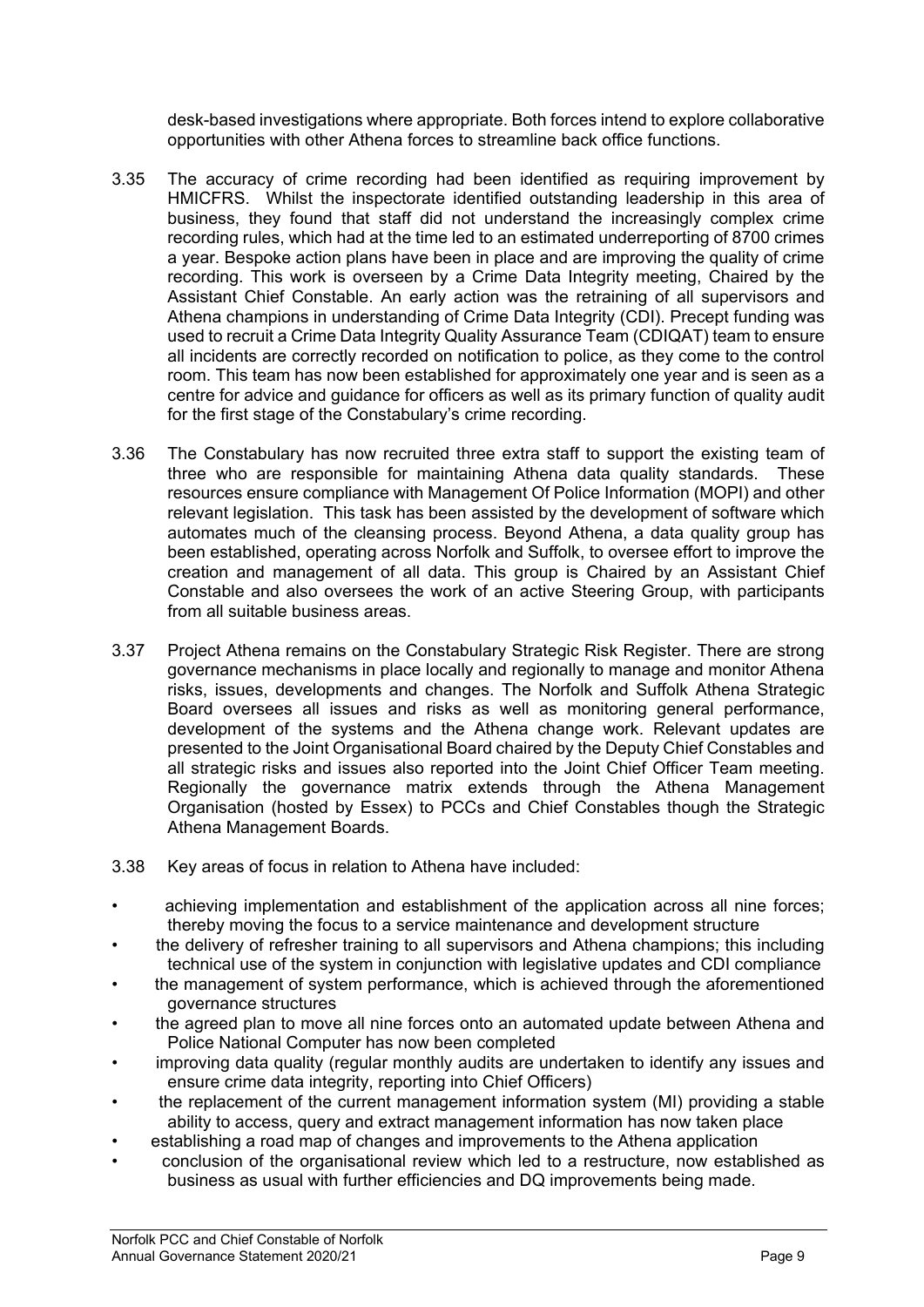3.39 Even with the additional flexibility available to the PCC for precept increases in 2020/21 and 2021/22; over the medium term, efficiencies will continue to be identified so that operational demand and cost pressures can be met. By the 31 March 2021 some £36m of annually recurring savings will have been found. Over the MTFP period to 2024/25 a further £4m has been identified. The financial envelope for 2021/22 will be affected by the Covid–19 pandemic and beyond will be determined by the Spending Review in late 2021. The additional 'flexibility' on precept for 2021/22, an increase of £14.94 per annum at Band D equivalent, will enable investment in improving key services for the communities of Norfolk. Reserves are forecast to reduce from £20.08m at 31 March 2021 to £14.63m, by 31 March 2025.

### **Principle G - Implementing good practices in transparency, reporting, and audit to deliver effective accountability**

- 3.40 The Commissioner has a statutory duty to produce and publish an Annual Report which details performance for the previous year against the objectives and performance measures set in the Annual Policing Plan. Financial performance against the revenue budget, capital programme and levels of reserves is reported regularly through the Police Accountability Forum. The Annual Report and financial performance papers are published on the OPCC website.
- 3.41 The OPCC has continued to receive an annual award for meeting its statutory requirements on openness and transparency. The OPCC Transparency Quality Mark is issued by CoPaCC and assesses compliance with the Specified Information Order for Elected Local Policing Bodies. The OPCCN received a 'highly commended' award for the first time in 2020-21.
- 3.42 The Audit Committee has overseen the full programme of internal and external audit activity. See paras 4.21 to 4.23.

### **4. Review of Effectiveness**

- 4.1 The PCC and Chief Constable have responsibility for conducting an annual review of the effectiveness of the governance framework, including the system of internal control.
- 4.2 This review of effectiveness is informed by
	- the work of executive managers within the Constabulary and the OPCC who have the responsibility for the development and maintenance of the governance environment,
	- the head of internal audit's annual report and
	- comments made by the external auditor and other review agencies and inspectorates.
- 4.3 A full report will be presented to the Audit Committee ahead of the sign off of the accounts. The groups and processes that have been involved in maintaining and reviewing the effectiveness of internal control include the following:

#### **Corporate Governance Working Group**

4.4 This Group has been established to review the corporate governance framework and systems of internal control and to oversee the preparation of this Annual Governance Statement. The group comprises the Chief Executive of the PCC, the Director (Performance and Scrutiny) OPCC, the PCC's CFO, the Chief Constable's Assistant Chief Officer, the Head of Strategic Business and Operational Services and one coopted member of the Audit Committee. These officers are involved in the oversight of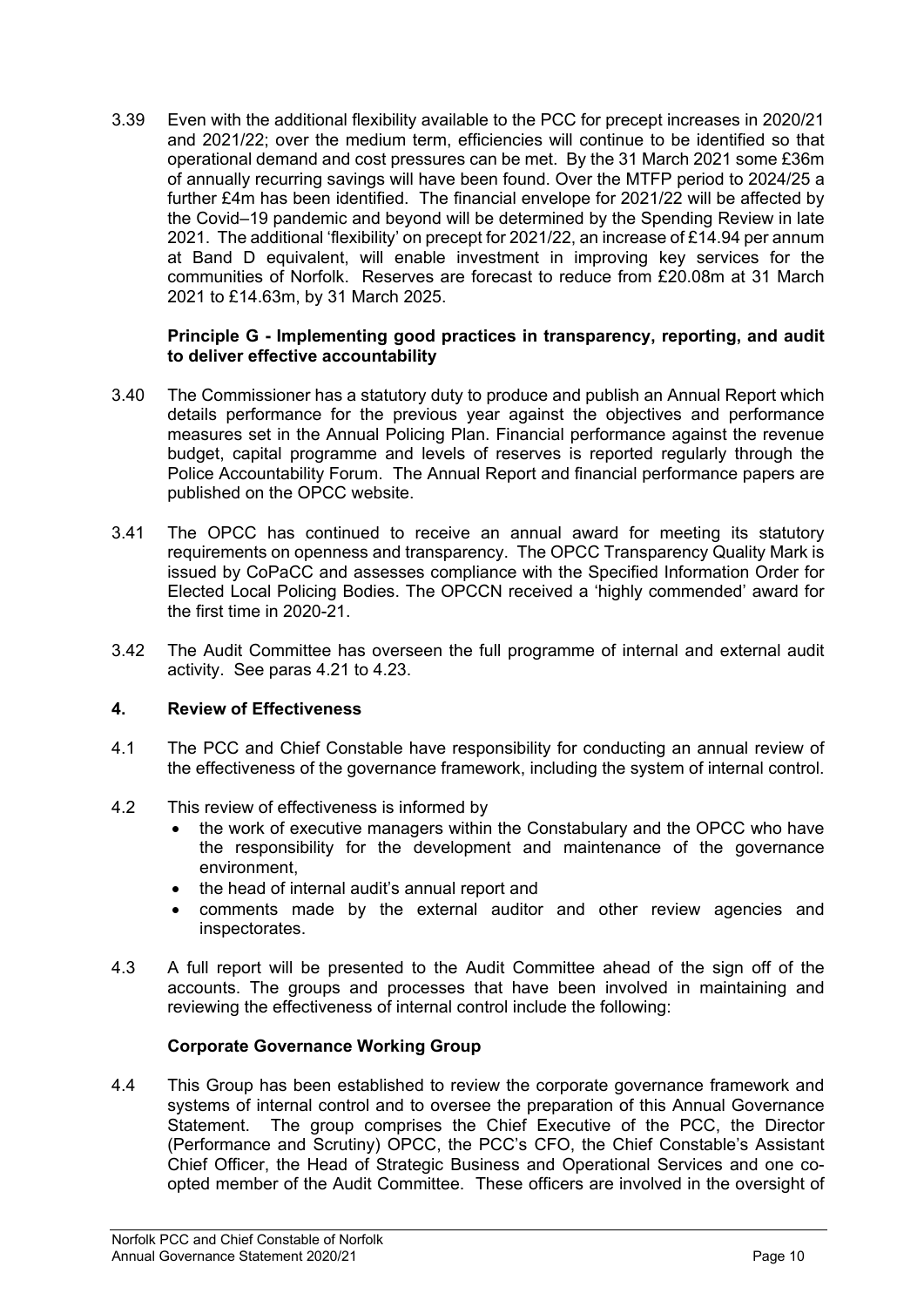the governance framework and its processes and are in a position to review its effectiveness.

## **Internal Audit**

- 4.5 Internal audit (delivered under contract by TIAA from 1 April 2015) provides independent and objective assurances across the whole range of the PCC's and Constabulary's activities and regularly presents findings to the Audit Committee of the PCC and Chief Constable. TIAA has taken a managed audit approach in conjunction with external audit to ensure that all necessary areas of compliance are covered. The audit programme for the year was prepared and agreed with the PCC and Chief Constable following a riskbased assessment. The managed audit approach has been developed successfully over past years, in agreement with external audit to bring further efficiency to audits. At each meeting of the Audit Committee the Head of Internal Audit also presents a 'Follow-Up' Report which sets out the numbers of implemented recommendations and those which remain outstanding. The contract with TIAA ended on 30 June 2021. A 7 Force Commercial services tender exercise was undertaken. However, this did not result in a successful award. TIAA have been reappointed until 30 June 2022. A fresh procurement exercise will be undertaken in due course.
- 4.6 The external auditor (Ernst and Young LLP), re-appointed by Public Sector Auditor Appointments in 2017) is able to place reliance on the work of internal audit.
- 4.7 Internal audit is required to give an overall opinion on the adequacy and effectiveness of the framework of the internal control and risk management environment.
- 4.8 The overall opinion for 2020/21 from the Head of Internal Audit was:

"TIAA is satisfied that, for the areas reviewed during the year, for the Police and Crime Commissioners for Norfolk and Chief Constable of Norfolk Constabulary has reasonable and effective risk management, control and governance processes are in place.

This opinion is based solely on the matters that came to the attention of TIAA during the course of the internal audit reviews carried out during the year and is not an opinion on all elements of the risk management, control and governance processes or the ongoing financial viability or your ability to meet financial obligations which must be obtained by the Police and Crime Commissioner for Norfolk and Chief Constable of Norfolk Constabulary from its various sources of assurance."

4.9 Out of twenty-three audits; three had limited assurance, fourteen reasonable, and six substantial assurance. More information on three 'Limited Assurance' audits is set out in paragraphs 5.1 and 5.2.

# **External Audit and Other External Review Bodies**

- 4.11 External Audit provides a further source of assurance by reviewing the annual accounts and value for money assessment and reporting upon internal control processes and any other matters relevant to their statutory functions and codes of practice. An unqualified audit report was issued on the 2019/20 Statement of Accounts in November 2020 together with an unqualified value for money conclusion. The External Auditor's Annual Audit Letter was issued in November 2020 and it did not identify any matters to be addressed.
- 4.12 The Constabulary is subject to continuous review by Her Majesty's Inspector of Constabulary and Fire & Rescue Services (HMICFRS) (inspections have now recommenced after suspension as a result of Covid-19). There have been a number of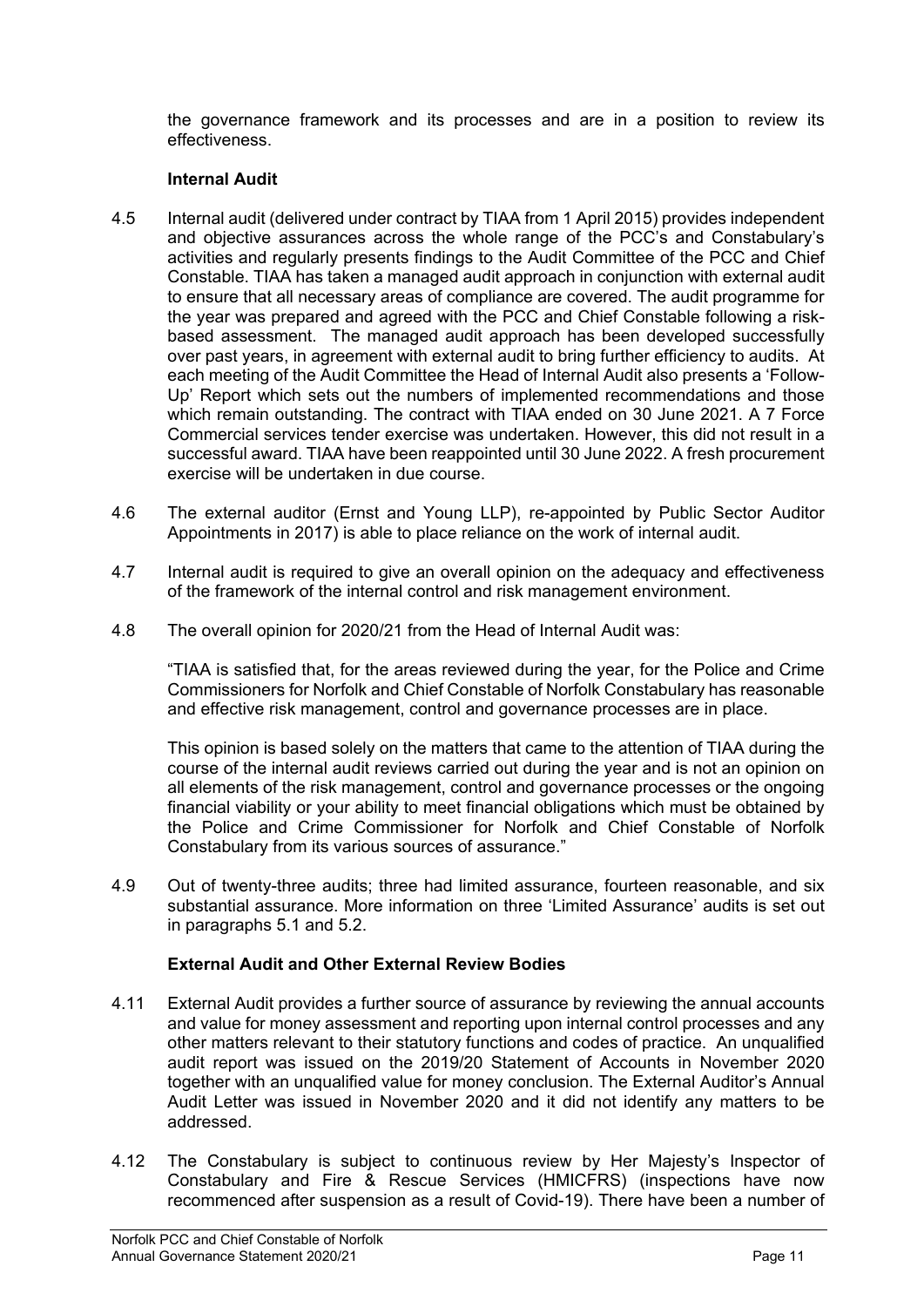national thematic inspections carried out over the period. Reports relating to Norfolk can be found on the HMICFRS website: -

https://www.justiceinspectorates.gov.uk/hmicfrs/?force=norfolk&type=publications

- 4.13 As part of the yearly inspection programme the HMICFRS also undertook a PEEL inspection, the inspection framework has now evolved from previous years into an Integrated PEEL Assessment (IPA) which comprises of three elements:
- 1. PEEL inspections<br>2. Force Managemer
- 2. Force Management Statements (FMS)
- 3. Force Monitoring
- 4.14 With regard to PEEL inspections, these were amalgamated into one inspection and one report rather than twice per year. The latest PEEL inspection was published in May 2019 and the overarching question sets are set out below:
- Effectiveness How effectively does the force reduce crime and keep people safe?
- Efficiency How efficiently does the force operate and how sustainable are its services to the public?
- Legitimacy How legitimately does the force treat the public and its workforce?
- 4.15 The force achieved 'Good' for Effectiveness, 'Outstanding' for Efficiency and 'Good' for Legitimacy. The force was congratulated on how it keeps people safe and reduces crime. HMICFRS also commended Norfolk Constabulary for the progress it has made over the period and was confident it was well-equipped for its strong performance to continue.
- 4.16 Force Management Statements are a self-assessment that Chief Constables prepare and give to HMICFRS each year. It is a statement and explanation of:
- o The demand the force expects to face in the next four years
- o How the force will change and improve its workforce and other assets to cope with that demand
- o How the force will improve its efficiency to make sure the gap between future demand and future capability is as small as it can reasonably be; and
- o The money the force expects to have to do all this
- 4.17 HMICFRS have announced a revised inspection framework for the 2021 PEEL Inspection, and it is not anticipated that the force will be assessed using the current criteria. The revised inspection criteria include a Victim Service Assessment (VSA) which predominately looks at quality of service provided to victims from point of contact to outcome. The current PEEL themes of Effectiveness, Efficiency and Legitimacy will be assessed as woven through the VSA. The current Areas for Improvement (AFI) assigned to the force will also be reviewed during this 2021 inspection. The HMICFRS have also announced an addition to the four tier assessment grading used at present. The grading of "Adequate" creates a fifth tier and will be positioned between Requires Improvement and Good.
- 4.18 Regarding data protection, data breaches continue to be reported to the relevant areas. Each one is investigated, and appropriate action is taken to contain and manage the risk. The Deputy Chief Constables (Senior Information Risk Officers (SIRO)) are involved in the high-risk data breaches that are considered for referral to the Information Commissioners Office. Norfolk and Suffolk Constabularies made 10 referrals (6 Norfolk, 4 Suffolk) in financial year 20/21 (compared to 5 in the previous year). None of these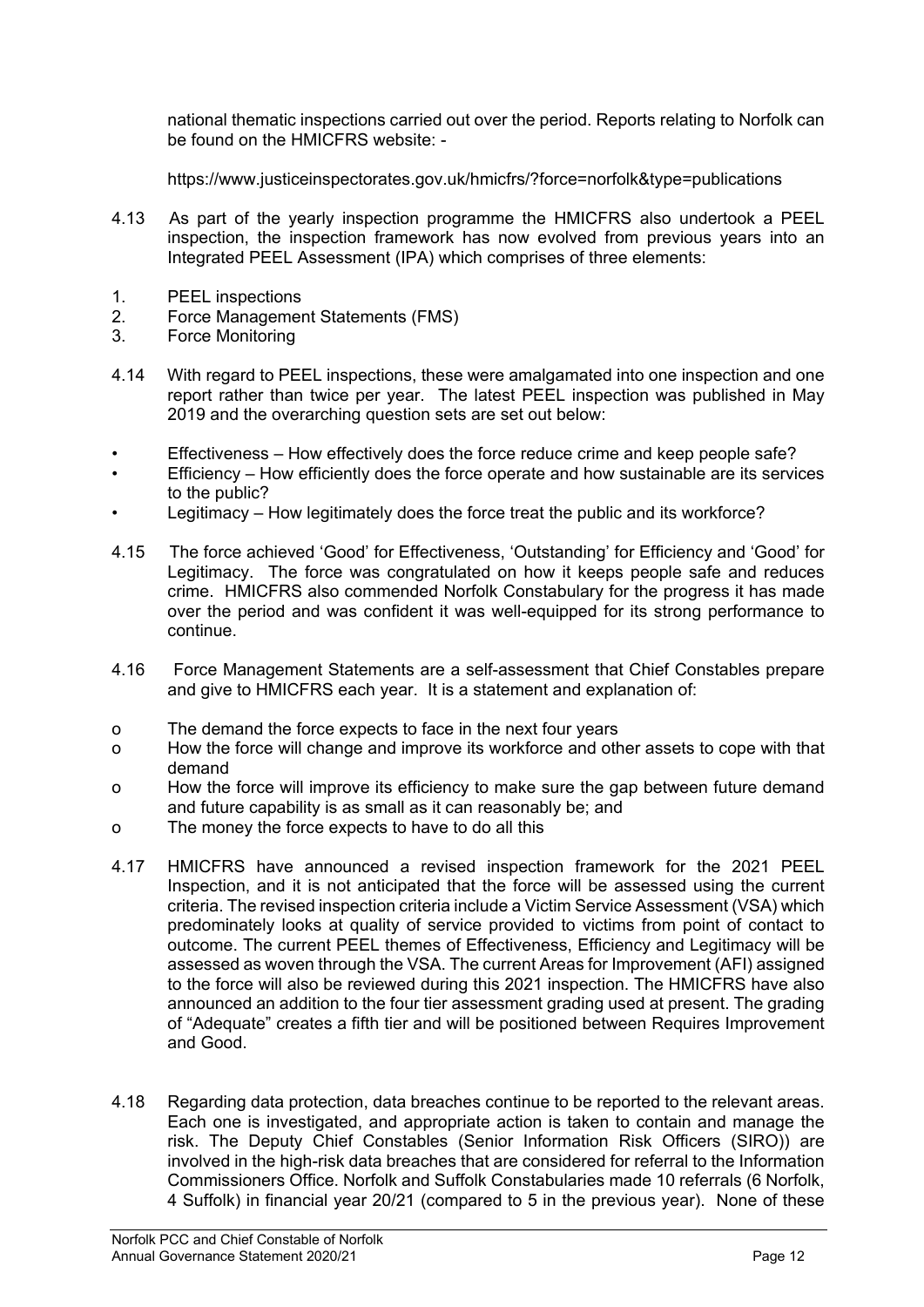have resulted in formal action from the ICO (2 are currently still outstanding). However, procedure changes were implemented in light of 4 of these instances. Words of advice and further training in data protection is provided as a consequence of every breach. The Chief Executive of the OPCCN is the Data Controller and manages data breaches of which there have been none during 2020-21.

4.19 An internal audit took place in March 2020 for the OPCCN in the areas of Information Management and Information Security, the OPCCN received substantial assurance for its activity in this area.

## **Police and Crime Panel**

4.20 The Police and Crime Panel provides checks and balances in relation to the performance of the PCC and scrutinises the PCC's exercise of his statutory functions. The Panel is independent of the PCC and consists of 3 county councillors, 7 district councillors and 2 independent co-opted members.

### **Audit Committee**

- 4.21 The members of the Audit Committee are entirely independent people recruited for their scrutiny skills. They have no conflicts of interest and provide objective advice on audit and wider governance issues. The Committee provides advice, to the PCC and Chief Constable, on audit and governance issues and champions both audit and the embedding of risk management. Specifically, it receives and scrutinises the review of the system of internal control and agrees and monitors any action plans resulting from those reviews. The Committee regularly reviews its own performance and prepares an annual report for submission to the PCC and Chief Constable.
- 4.22 In addition to this the Committee also examines and considers the draft Annual Governance Statement and reviews the draft accounts of the PCC and Chief Constable to make recommendations in this respect. Also, it reviews the annual draft Treasury Management Strategy, monitors its application during the year and makes recommendations as appropriate.
- 4.23 Committee members have continued to receive briefings and training through the year.

### **5. Significant Governance Issues**

- 5.1 In 2020/21, three audits (of the 23 providing an overall assurance opinion) have received 'Limited Assurance':
	- Seized monies
	- Data Quality
	- MOPI
- 5.2 All recommendations in Internal Audit Reports are subject to follow up with a detailed report being presented to each meeting of the Audit Committee and to the Joint Constabularies Organisational Board (Delivery) that is chaired by the Deputy Chief Constable. The recommendations from the above limited assurance audits will be included in these follow up process.
- 5.3 The need to re procure an internal audit service could be a risk for Norfolk and Suffolk. However, by working with 7 Force Commercial Services, Norfolk and Suffolk are confident that a successful procurement process will enable a stable service provision to be available to both forces and OPCC's.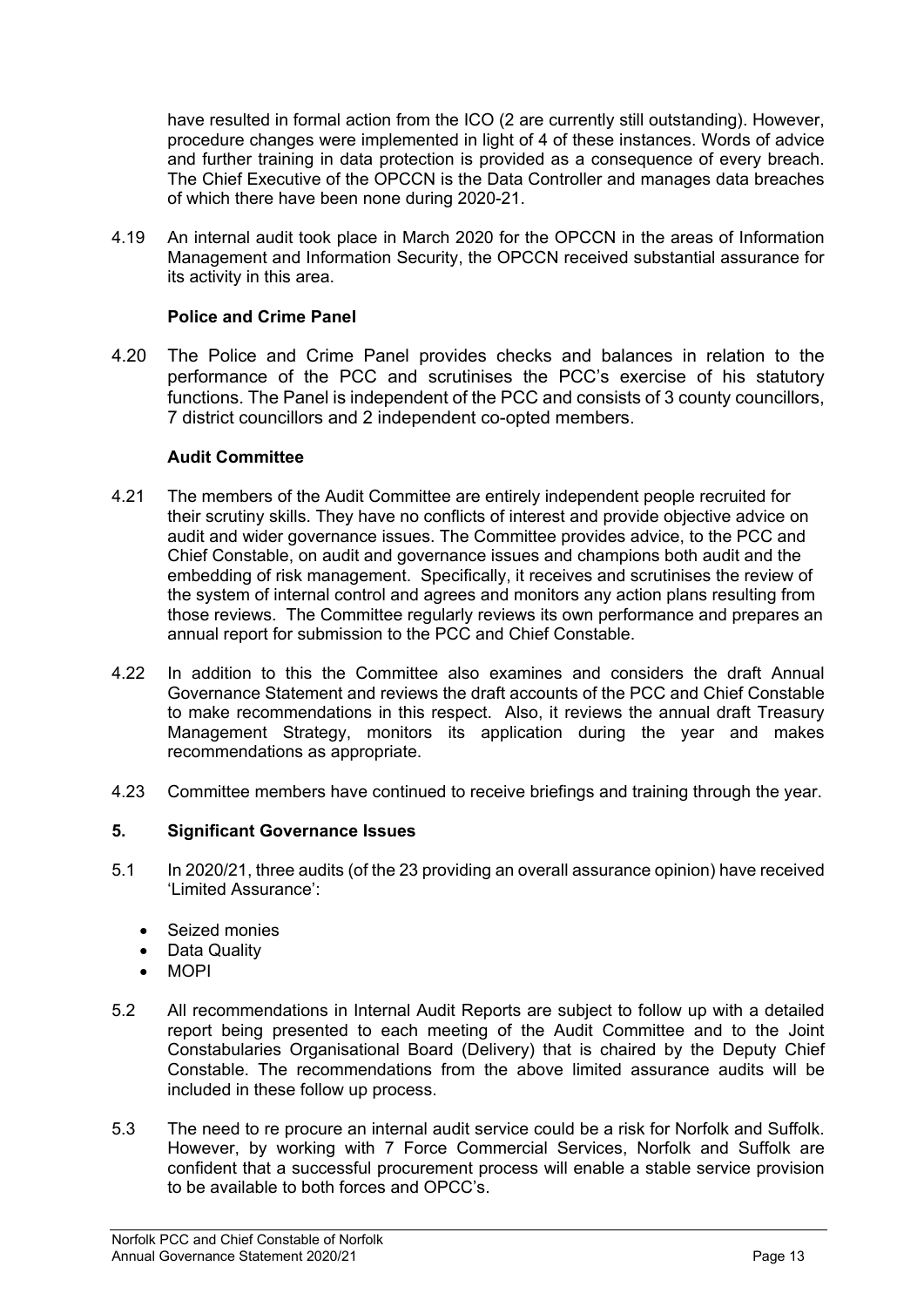### **Impact of Covid 19**

- 5.4 As a result of the Covid-19 pandemic the Constabulary established a dedicated command model to focus on our response to the disease. This command structure was set up in collaboration with Suffolk Constabulary and enables a consistent approach to our activity both in each force and across the extensive "joint" collaborated services. This structure operates a Gold-Silver-Bronze model with Gold Command operating across both forces, and a Silver Commander nominated in each force. A Strategic Gold plan has been written which is implemented by the Silvers at an operational, tactical level. Current work is underway to review the existing structure and reduce it to align with the reducing infection rate and a move to increased alignment with business as usual activity. The retention of the Gold and Silver commanders will ensure oversight of the local and national position and will ensure a mechanism to facilitate the dissemination of information across both organisations from Op Talla (the national policing response) and other Government departments.
- 5.5 The Constabulary governance model has remained in place throughout the whole year, allowing the Chief Constable and his Chief Officers to continue to run the force and hold officers and staff to account through different meeting structures. This was done in conjunction with Suffolk Constabulary and through use of virtual meetings has allowed appropriate governance arrangements to be delivered as close to normal as possible across the collaborated functions as well as in Norfolk only functions. In short, the Joint Chief Officer Team (JCOT), Joint Organisational Board, Joint Strategic Planning and Monitoring meetings all took place as planned. In addition, Norfolk Command Team met regularly with all meetings mentioned being held virtually via video enabled Skype / Microsoft Teams. Since the end of July there has been a mixed approach with some attendance in physical meeting rooms, with other attendees working from home and attending virtually. This is likely to be a model that continues for an extended period of time to maintain social distancing and also as new ways of working are reviewed.
- 5.6 The OPCCN established a strategic model to focus specifically on the response to the disease and ensured that the PCC could continue to maintain effective governance to fulfil the statutory role and support the wider sector through commissioning of services.
- 5.7 The strategy has been revised since March 2020 and confirms how the core functions of the Office of the Police and Crime Commissioner (OPCC) are able to be maintained and, in some cases, developed, to continue to perform effectively in a variety of situations. This has now been adopted as the new workstyle and will be under regular review to help support staff and deliver efficiently and effectively. The senior management team are in regular contact and the Chief Executive and other members of staff have appointments with the PCC by video enabled Skype/MS Teams on a consistent basis. Virtual governance practices have been put in place so that the PCC is still able to hold the Chief Constable to account as normal. The Police and Crime Panel also was able to meet virtually so still able to hold the PCC to account.
- 5.8 During this year and throughout the Coronavirus pandemic, the OPCCN has worked with statutory and non-statutory (third sector/charity) organisations to address the additional needs required for victims of crime and those organisations who are supporting them. It became very clear during this period that the delivery of services,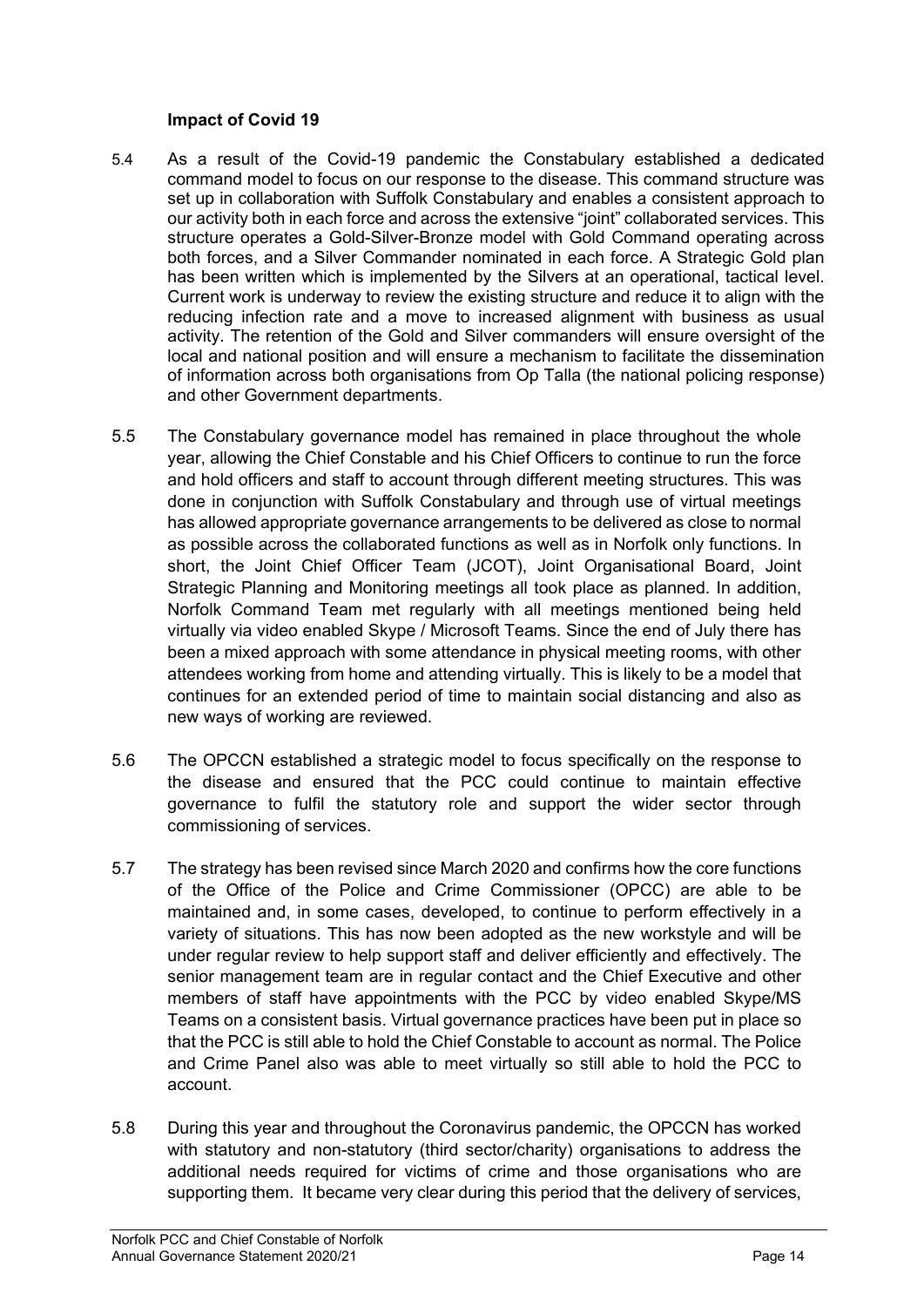including specialist services have had to be changed to incorporate a whole new operating model. To this end the OPCCN has proactively, sought, bid for and were successful with a variety of national funds to bring financial support to the county. This process is still ongoing with further funds being sought and applied for.

| <b>Fund</b>               | <b>District</b>       | <b>Value</b> | <b>Service/Status</b>                                |
|---------------------------|-----------------------|--------------|------------------------------------------------------|
| <b>Safer Streets</b>      | Norwich City          | £363,000     | Secured - To target harden                           |
| Fund                      |                       |              | the most vulnerable wards                            |
|                           |                       |              | against acquisitive crime                            |
| <b>Safer Streets</b>      | <b>Great Yarmouth</b> | £78,837      | Secured- To target harden                            |
| Fund - Round              |                       |              | the most vulnerable wards                            |
| Two                       |                       |              | against acquisitive crime                            |
|                           |                       |              | within the Gt Yarmouth<br><b>District</b>            |
| Extraordinary             | $\overline{All}$      | £250,000     | Secured - To support those                           |
| Fund                      |                       |              | services delivery to victims                         |
|                           |                       |              | of domestic abuse and                                |
|                           |                       |              | sexual violence                                      |
| Extraordinary             | All                   | £102,503     | Secured - To support those                           |
| Fund - Round              |                       |              | services delivery to victims                         |
| Two                       |                       |              | of domestic abuse and                                |
|                           |                       |              | sexual violence                                      |
| <b>Sexual Violence</b>    | $\overline{All}$      | £178,000     | Secured - To support those                           |
| Fund                      |                       |              | with protected<br>characteristics who have           |
|                           |                       |              | victim to serious sexual                             |
|                           |                       |              | offences/rape                                        |
| <b>National Probation</b> | <b>Great Norwich</b>  | £35,000      | Secured - To support prison                          |
| Service                   |                       |              | leavers who continually                              |
|                           |                       |              | revolve around the Criminal                          |
|                           |                       |              | Justice System                                       |
| <b>St Giles Trust</b>     | All                   | £45,078      | Contribution to the                                  |
|                           |                       |              | WONDER+ Project                                      |
| Public Health -           | All                   | £10,000      | <b>Contribution to OPCCN</b>                         |
| Project ADDER             |                       |              | <b>Staffing Costs</b><br>To support 'Pathway Out'    |
| Public Health -           | All                   | £60,000      | Programme                                            |
| Project ADDER             |                       |              |                                                      |
| <b>Public Health</b>      |                       |              | Contribution to WONDER+                              |
| Project ADDER -           | All                   | £67,250      | Project - Project Spend                              |
| WONDER+                   |                       |              | Commences 1st April 2021                             |
|                           |                       |              |                                                      |
| <b>Modern Slavery</b>     | All                   | £3,000       | To support work of the                               |
| Fund                      |                       |              | Modern Slavery Network<br>To support work of Project |
| Home Office -             |                       |              | ATOM - Enhanced digital                              |
| Cumbria PCC               | All                   | £127,755     | forensic capability                                  |
|                           |                       |              |                                                      |
| Department of             |                       |              | To support 'Pathway Out'                             |
| Works and                 | All                   | £35,000      | Programme                                            |
| Pensions                  |                       |              |                                                      |
| <b>TOTAL SECURED</b>      |                       | £1,355,423   |                                                      |

# **Crime Recording**

5.9 As outlined in the main body of the report the accuracy of crime recording had been identified as requiring improvement by HMICFRS. Paragraphs 3.35 and 3.36 outline the positive action that has been taken to address these issues including the establishment of the new Crime Data Integrity meeting chaired by the ACC, the establishment of the new Crime Data Integrity Quality Assurance Team (CDIQAT)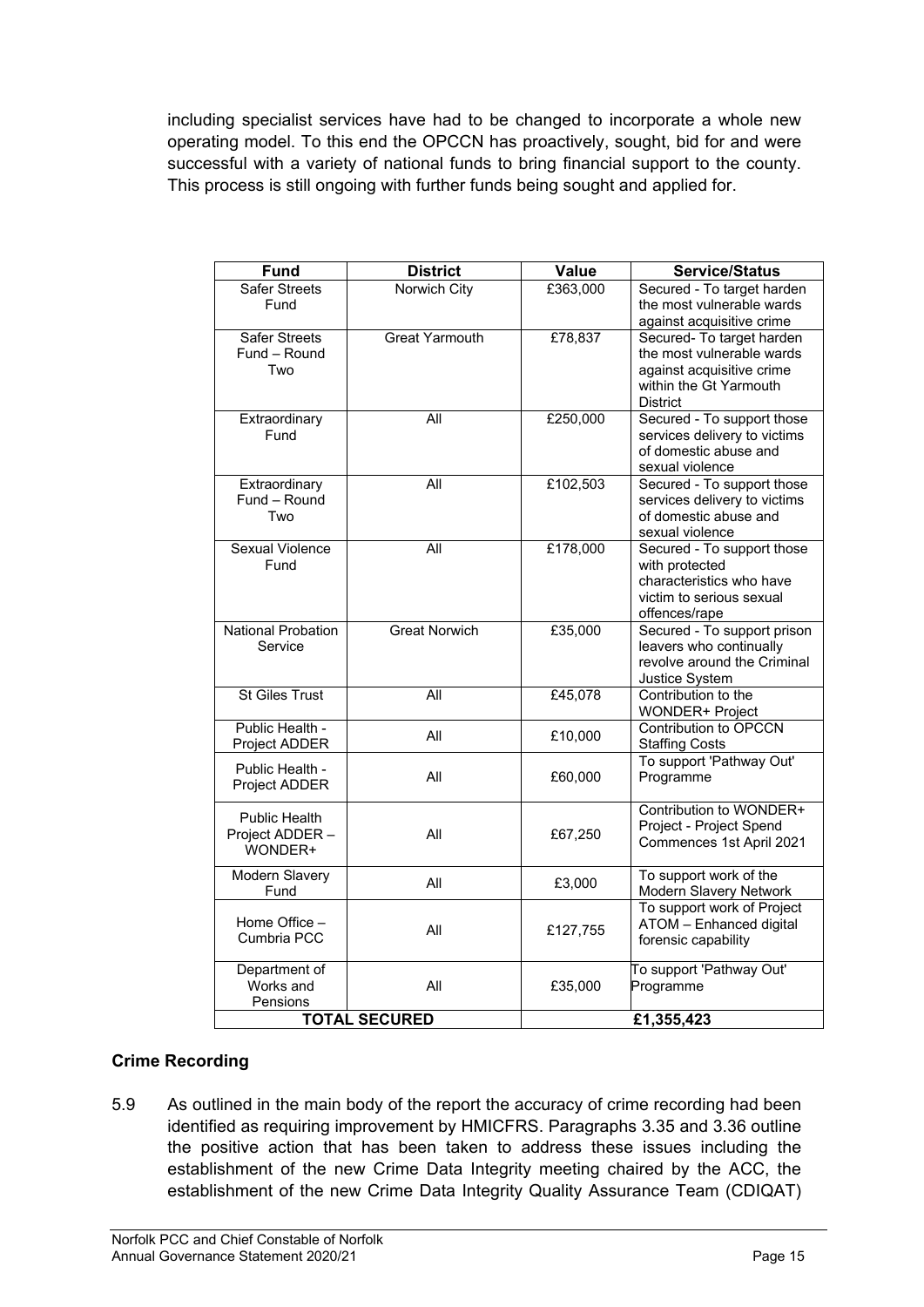that has been place for over a year, and further investment in additional resources. This approach has seen significant improvement in compliance ahead of any further assessment by HMICFRS.

# **6. Conclusion and Assurance Summary**

- 6.1 This report has highlighted the issues which have been identified during the year and which are being addressed.
- 6.2 The Corporate Governance Working Group has concluded that the governance arrangements are fit for purpose in accordance with the governance framework.
- 6.3 Finally, we are satisfied that this report is an accurate commentary on the governance arrangements in place in the Constabulary and the OPCC and of their effectiveness during this period.